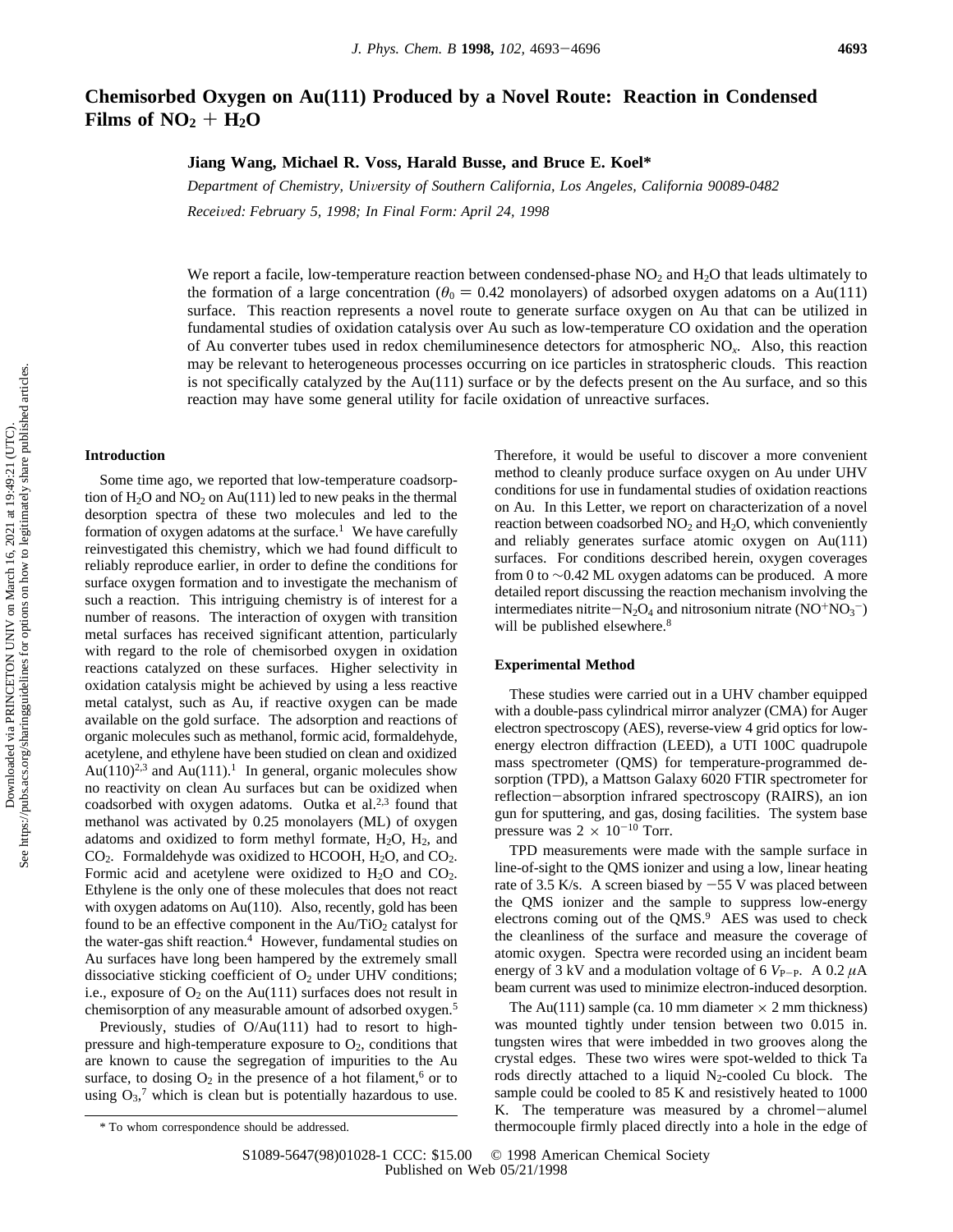the Au crystal. The Au(111) surface was cleaned by repeated sputtering-annealing cycles using Ar<sup>+</sup> ion sputtering at room temperature (10 min, 500 V, 1  $\mu$ A) at an incident angle of 45<sup>°</sup> and annealing at 973 K for 10 min. The cleanliness and structure of the surface were checked by AES and LEED. Sharp spots characteristic of good ordering were always observed after annealing. Usually, a  $(1 \times 1)$  LEED pattern was seen, but sometimes a pattern due to a reconstructed surface structure, Au(111)-( $\sqrt{3} \times 22$ ),<sup>10</sup> was seen.

Deionized water  $(H<sub>2</sub>O)$  was used after degassing via several  $freeze-pump-thaw cycles. NO<sub>2</sub> was used as received (Mathe$ son, 99.9%). To minimize reactions of  $NO<sub>2</sub>$  in the doser gas lines, stainless steel and gold-plated gaskets were utilized, and the entire dosing manifold gas line was initially passivated at  $\sim$ 150 °C under NO<sub>2</sub> pressure for 30 min.

## **Results and Discussion**

 $NO<sub>2</sub>$  adsorption on Au(111) single-crystal and polycrystalline gold surfaces is completely reversible, and no decomposition was detected in previous studies in our group.<sup>11-13</sup> On Au(111), there are two  $NO<sub>2</sub>$  desorption states in TPD with peak desorption temperatures of 230 and 143 K. The high-temperature peak is due to the chemisorbed monolayer of  $NO<sub>2</sub>$ , revealed by both HREELS<sup>11</sup> and FTIR<sup>13</sup> to be mostly composed of chelating  $NO<sub>2</sub>$ . The desorption activation energy for this species is 14 kcal/ mol. As the exposure increases, the low desorption temperature peak grows in owing to the formation of a physisorbed multilayer of  $NO<sub>2</sub>$ . This exists as a pure dimer of  $NO<sub>2</sub>$ ,  $N<sub>2</sub>O<sub>4</sub>$ . On Au (poly) surfaces, there is another  $NO<sub>2</sub>$  TPD peak at 325 K due to molecular adsorption at defect sites.<sup>12</sup>

 $H<sub>2</sub>O$  adsorption on Au(111) has been studied previously<sup>14</sup> and was also reinvestigated by us as a reference for subsequent coadsorption reactions. TPD spectra show only one desorption peak even after very high exposures, indicating that  $H_2O$  on Au(111) is very weakly held, nucleating clusters even in the "monolayer" regime, and it clearly shows zero-order desorption kinetics.  $H_2O$  desorption occurs over the range of  $155-165$ K, depending on the coverage of  $H_2O$ . These factors make a coverage determination of  $H_2O$  on Au(111) very difficult. To roughly estimate the H<sub>2</sub>O concentration, TPD experiments were performed utilizing "background dosing" where the  $H_2O$ pressure could be measured with an ion gauge. Since the sticking probability of H<sub>2</sub>O is unity on a cold surface at 86 K,<sup>14,15</sup> we can use the  $H_2O$  pressure to determine the number of  $H_2O$ molecules adsorbed on the surface for a given background dose. We estimate that this result is within a factor of 3 of the correct value based on the typically encountered errors in determining the actual  $H_2O$  pressure at the Au(111) surface. The coverage of  $H_2O$  on the surface after exposures using a directed beam were obtained by comparison of the subsequent TPD area with that following TPD after background dosing. The monolayer equivalent coverage of  $H_2O$  on Au(111) was calculated to be one-half of the  $H<sub>2</sub>O/Pt(111)$  bilayer coverage determined by  $XPS<sup>16</sup>$  This coverage on Au(111) could be obtained by a 1 L background exposure.

Even though the adsorption of  $NO<sub>2</sub>$  and  $H<sub>2</sub>O$  are completely reversible when adsorbed separately on Au(111), coadsorption leads to reaction. We have previously reported that new  $NO<sub>2</sub>$ and  $H_2O$  peaks in TPD are observed,<sup>1</sup> and here we focus on the most interesting feature, the appearance of  $O<sub>2</sub>$  desorption.

Figure 1 shows several TPD spectra of  $O<sub>2</sub>$  after initially dosing 1 ML  $H_2O$  on Au(111) at 86 K followed by dosing  $NO<sub>2</sub>$ at the same temperature. As the  $NO<sub>2</sub>$  exposure was increased to more than 3.3 ML, desorption of  $O_2$  was observed in a peak



**Figure 1.**  $O_2$  TPD spectra following NO<sub>2</sub> dosed on a Au(111) surface at 86 K precovered by 1 ML H<sub>2</sub>O at the same temperature.

at 517 K. This peak saturated when the  $NO<sub>2</sub>$  coverage was more than 10 ML. In previous work, exposure of Au(111) to O3 at 300 K generates an atomic oxygen adlayer that desorbs as molecular  $O_2$  in TPD over the range of 515-545 K as the oxygen coverage increases.17 Thus, the oxygen species generated by coadsorption of  $NO<sub>2</sub>$  and  $H<sub>2</sub>O$  can be identified as atomic oxygen by the desorption temperature of  $O<sub>2</sub>$  in Figure 1. The appearance of the  $O<sub>2</sub>$  TPD peak corresponds to the strongest interaction between  $N_2O_4$  and  $H_2O$ , which is demonstrated by the formation of an additional high-temperature desorption peak at 214 K in the corresponding TPD spectra of  $H<sub>2</sub>O<sup>8</sup>$  Tolbert et al.<sup>18</sup> also observed a desorption peak at high temperature in the TPD of  $H<sub>2</sub>O$  when they studied the reaction of  $N_2O_5$  with ice surfaces. They attributed this high-temperature peak to hydrated  $N_2O_5$ . A strong interaction between  $N_2O_4$  and H2O appears to be a key factor in surface oxygen formation. For the monolayer of  $NO<sub>2</sub>$ , a relatively weak interaction between water and nitrogen oxides was observed, which gives a desorption peak at 195 K in the water TPD spectra, and no surface oxygen was formed. We monitored a number of other QMS signals during TPD, and we also detected HNO<sub>3</sub> and HONO as desorbed products under all conditions.

Experiments were carried out to quantify the surface oxygen coverage using an initial dose of 1.5 ML  $H<sub>2</sub>O$  on Au(111) at 86 K followed by  $NO<sub>2</sub>$  exposures on the surface at the same temperature. This coadsorbed layer was then heated to 435 K to remove weakly adsorbed species and decompose any precursors to get an oxygen-covered Au(111) surface. After the sample was cooled to 86 K, the O/Au ratio was measured by AES. Figure 2 shows these oxygen coverages generated by  $NO<sub>2</sub> + H<sub>2</sub>O$  coadsorption. The left ordinate axis is the AES peak-to-peak height ratio of the O(KLL) 519 eV signal to the Au(MNN) 239 eV signal, and the right-hand axis is given as oxygen monolayers. These data are consistent with Figure 1 (even though the  $H_2O$  coverage is 1.5 ML), showing that there is no oxygen formed at  $NO<sub>2</sub>$  coverages below a thin multilayer  $(3.3 \text{ ML})$  and that oxygen formation reaches saturation at  $NO<sub>2</sub>$ exposures of more than 10 ML. This saturation coverage of atomic oxygen on Au(111), with an O/Au AES ratio of 0.47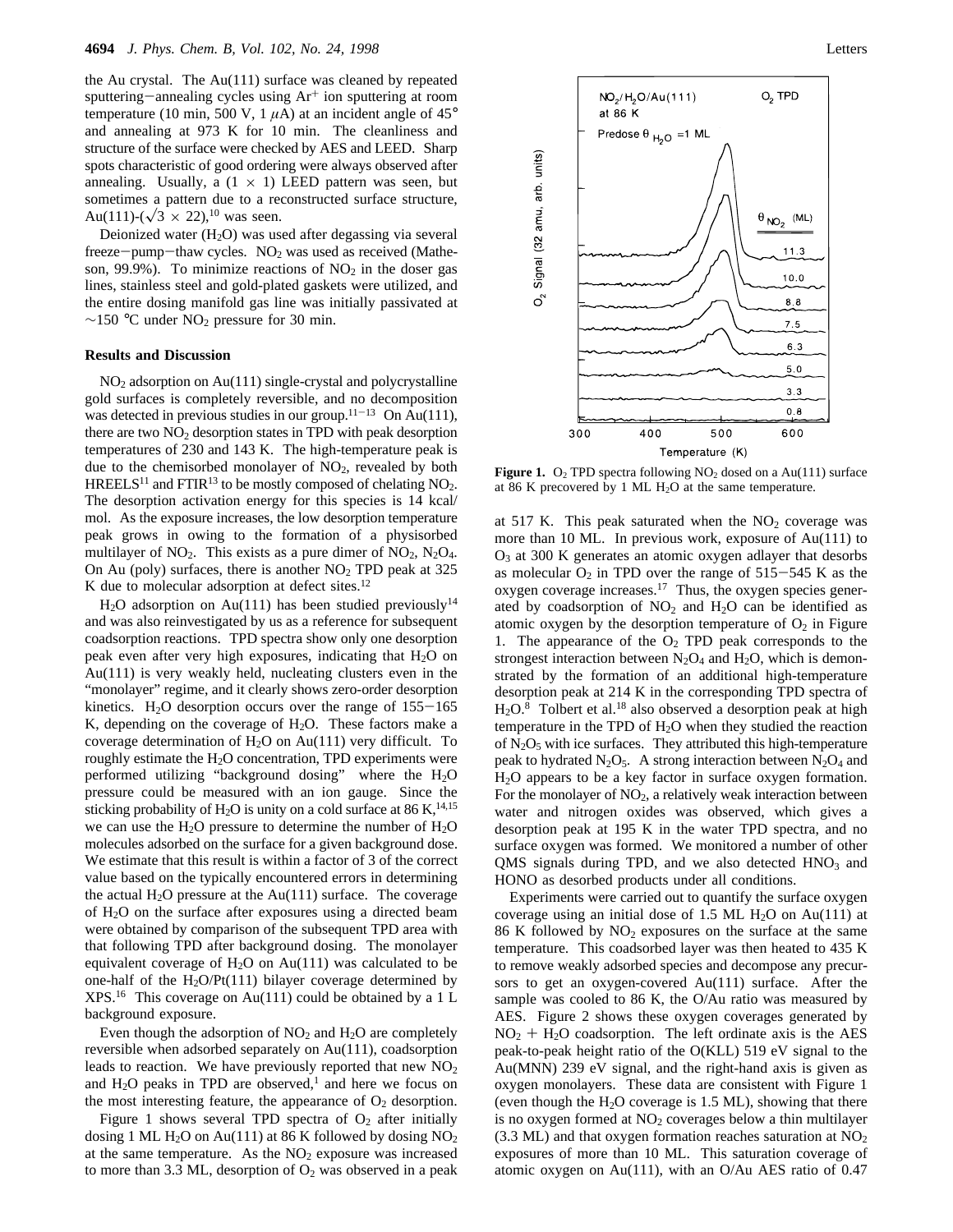

**Figure 2.** Surface oxygen coverage determined by AES using the peakto-peak height ratio of the O (519 eV) signal to the Au (239 eV) signal. The initial dose of  $H<sub>2</sub>O$  was 1.5 ML in all cases with increasing subsequent  $NO<sub>2</sub>$  exposures. The relationship between the O/Au AES ratio and the oxygen coverage was determined by studies of  $O_3/$ Au $(111).^{17}$ 

corresponds to  $\theta_0 = 0.42$  ML. The coverage was determined by calibration of the O/Au ratio with that of atomic oxygen formed by  $O_3$  decomposition on Au(111),<sup>17</sup> and it is also consistent with the O/Au ratio of a chelating  $NO<sub>2</sub>$  monolayer on Au(111) with  $\theta_{NQ_2} = 0.4$  ML.<sup>11</sup>

To further characterize this reaction, we also carried out TPD studies after predosing  $NO<sub>2</sub>$  and then postdosing  $H<sub>2</sub>O$  on Au(111) at 86 K. Figure 3a-d shows that for submonolayer and monolayer  $NO<sub>2</sub>$  precoverages, independent of the amount of  $H_2O$  dosed, there was no  $O_2$  desorption detected in TPD. In contrast, a substantial amount of  $O<sub>2</sub>$  desorption was observed after dosing  $H_2O$  on top of an  $NO_2$  multilayer, as shown in Figure 3e,f. The independence of the reactivity on the dosing sequence and unique reaction selectivity for multilayer  $NO<sub>2</sub>$ indicates that oxygen formation reactions (or formation of oxygen-generating precursors) occur at the interface between the  $N_2O_4$  and  $H_2O$  clusters and have little to do with the Au(111) surface.

To further probe effects of the Au(111) surface on oxygen formation, we conducted reactions on a Au(111) single crystal with a high concentration of defects as characterized by desorption of  $NO<sub>2</sub>$  in TPD at 325 K. No oxygen was desorbed in TPD when we dosed multilayer  $H_2O$  and  $NO_2$  on this defective surface at 110 K. Surprisingly, TPD of  $H_2O$  still showed just one H<sub>2</sub>O desorption peak at the same temperature as the desorption of  $H_2O$  from defect-free Au(111). This result indicates that defects on Au(111) do not promote oxygen formation. These experiments also led us to see that the dosing temperature was an important parameter.

The crucial influence of dosing temperature on oxygen generation is shown by the TPD experiments in Figure 4. Figure 4d shows that a substantial amount of  $O<sub>2</sub>$  was produced in TPD when we predosed 1 ML  $H_2O$  on Au(111) at 86 K followed by dosing  $7.5$  ML NO<sub>2</sub> at the same temperature. However, when



Signal (32 amu, arb. units)

δ

**Figure 3.** O<sub>2</sub> TPD spectra after predosing  $NO_2$  on Au(111) at 86 K followed by  $H_2O$  exposure at the same temperature. (a) 1 ML  $H_2O$ dose after  $0.5$  ML NO<sub>2</sub>, (b) 6 ML H<sub>2</sub>O dose after  $0.5$  ML NO<sub>2</sub>, (c)  $0.5$ ML H<sub>2</sub>O dose after 1 ML NO<sub>2</sub>, (d) 6 ML H<sub>2</sub>O dose after 1 ML NO<sub>2</sub>, (e) 1 ML  $H_2O$  dose after 7.5 ML NO<sub>2</sub>, and (f) 4.5 ML  $H_2O$  dose after 7.5 ML NO<sub>2</sub>.



#### Temperature (K)

Figure 4. O<sub>2</sub> TPD spectra after several experiments to probe the requirements for generating surface oxygen. (a)  $0.03$  L of (NO<sub>2</sub> + H<sub>2</sub>O) premixed in the gas line at room temperature and dosed on Au(111) at 86 K; (b)  $7.5$  ML NO<sub>2</sub> dosed at 110 K that was precovered by 1 ML H2O dosed at the same temperature; (c) identical to that in (b) except that the dosing temperature was  $86$  K and the predosed  $H<sub>2</sub>O$  layer was annealed to 115 K prior to  $NO<sub>2</sub>$  dosing. (d) 7.5 ML  $NO<sub>2</sub>$  dosed on Au(111) at 86 K that was precovered by 1 ML  $H_2O$  at the same temperature.

we exposed the same amount of  $NO<sub>2</sub>$  on a surface that was formed by dosing 1 ML  $H_2O$  on Au(111) at 86 K, followed by annealing the surface to 113 K, only a tiny amount of  $O_2$  was